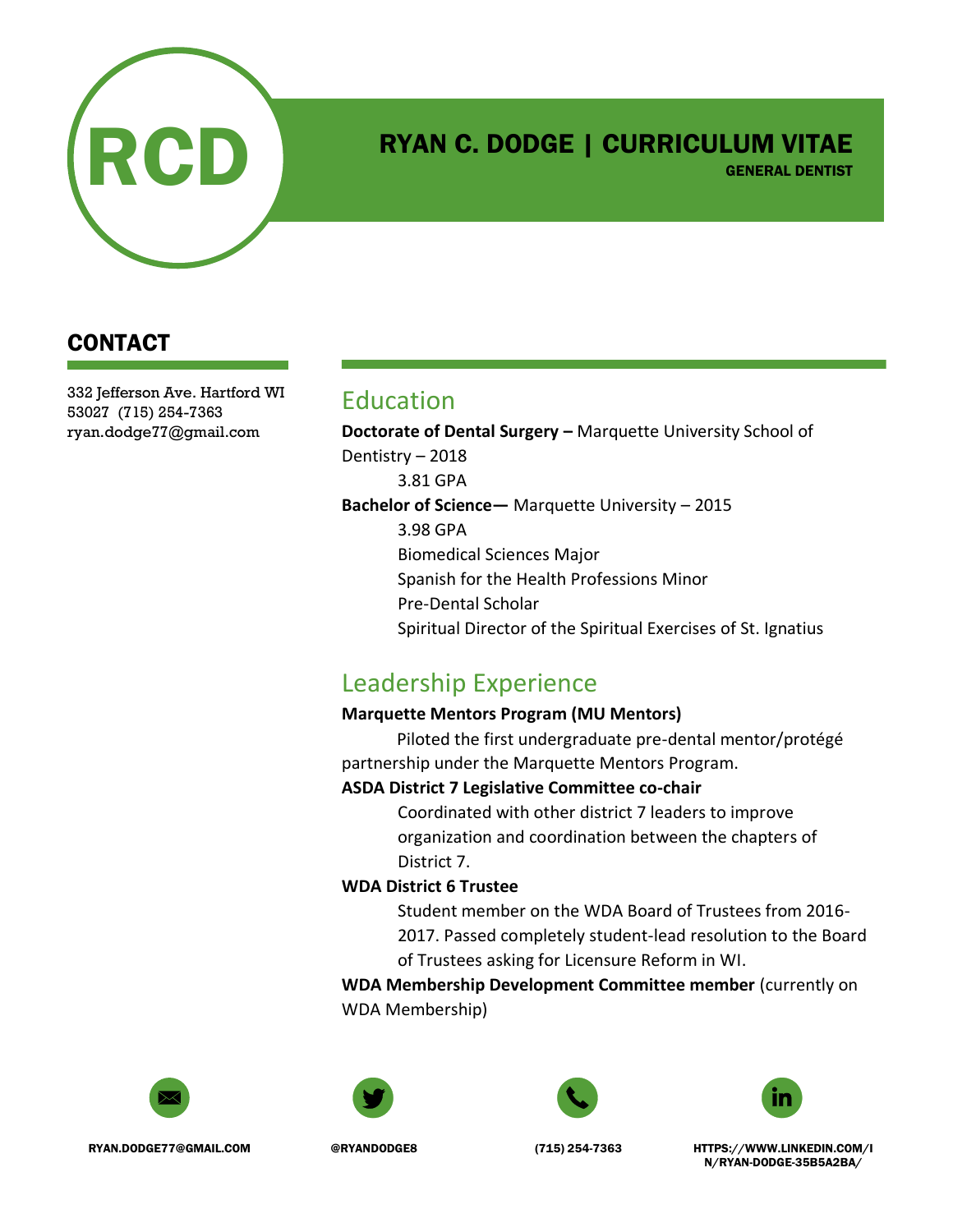Developed ideas as part of a "think tank" with other WDA members to continue to make membership in organized dentistry relevant for all dentists.

#### **Marquette American Student Dental Association (ASDA)-Wisconsin Dental Association (WDA) Liaison**

Created new position in student organization focused on coordinating efforts between state and national dental organizations. Received a standing ovation for a speech given during a reference committee at the House of Delegates.

#### **VDA Membership Development Committee Member**

Worked on the committee to forge new ways to involve military member dentists in local components in the Hampton Roads region of VA with a goal of expanding membership.

## Leadership Experience (continued)

#### **Cantor**– **St. Kilian's Parish**

Servant leader for St. Kilian's parish helping to lead the congregation in praise and worship.

#### **WI Lions Club–Hartford Chapter Scholarship Committee Liaison**

Reviewed applications for \$1000 scholarship offered by the Hartford Lions Club.

#### **Knights of Columbus Youth Program Liaison Council 418 Portsmouth, VA**

Coordinated programs between K of C Council 418 and the youth program for the cluster parishes of Portsmouth and Chesapeake VA.









RYAN.DODGE77@GMAIL.COM @RYANDODGE8 (715) 254-7363 HTTPS://WWW.LINKEDIN.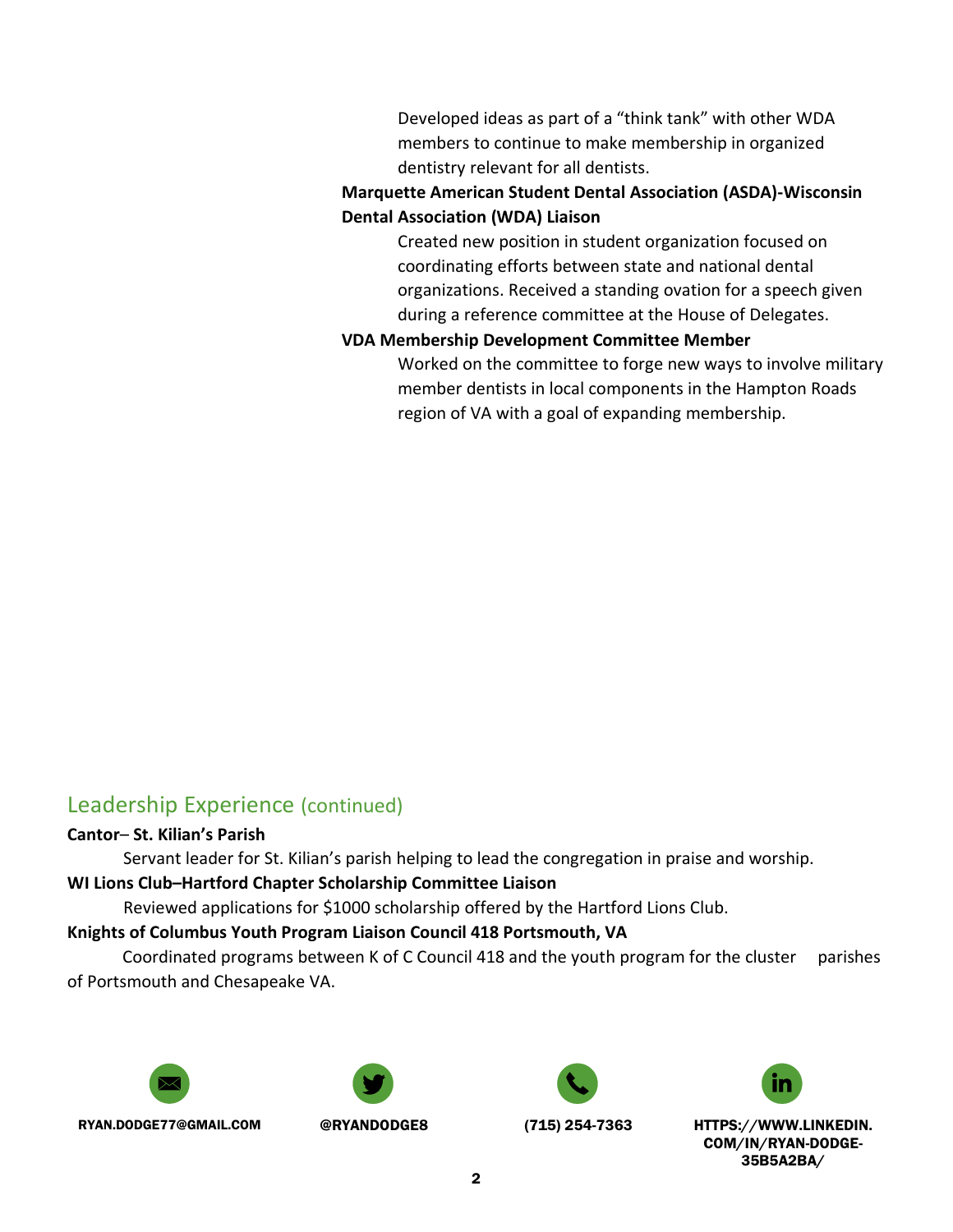#### **Vice President– Columbia Corporation**

Served as VP for Columbia Corporation– the business entity for K of C Council 418. Aided in coordinating rental contracts for the K of C hall, innovated new ways to generate revenue for the K of C, and promoted membership in the knights.

#### **Music Minister, Cantor and Trumpet Player, St. Mary's Church** (2018-2022)

Worked for The Diocese of Richmond as a cantor and trumpet player leading the parishes of St.

Mary's, St. Paul's, Holy Angels, and the Church of the Resurrection.

#### **Marquette Music Ministry Sunday Night Mass Lead Cantor**

Part of Marquette campus ministry for 6 years. Leading a congregation of 100-300 people in song. Also trained numerous younger students in cantor excellence. I continue to cantor and train in my new church in Virginia.

#### **New Student-Employee Trainer for Marquette Office of Residence Life and Tutoring Department**

Trained new employees in both campus jobs I held over the course of undergrad and graduate school. Looked to as a leader by new employees, developed unique training system for academic tutors, piloted CRLA certification program for Marquette Athletics, and trusted by supervisors to complete work quickly with a high-degree of excellence.

## Awards and Achievements

#### **Top 20 VA Dentists–VA Lifestyle Magazine (2020-2021)**

Featured in VA Lifestyle Magazine and received a commendation as one of the top 20 dentists in the VA Tidewter area.

#### **AAOO Commendation for Excellence in Orthodontics (2018)**

Commendation received for early orthodontic intervention in cases with traumatic occlusion in a pediatric setting under the tutelage of Dr. Hodgson while a student at MUSOD.

#### **Commendation for Clinical Excellence** (2018)

Received a commendation Senior year for clinical excellence from my group leader, and the Dean of Academics. Students who were more than 50% done with clinical requirements, had made the Dean's list, and had been noted to have clinical excellence by faculty received this commendation.

**College of Health Sciences Dean's List, Marquette University** (2011-2015) **Marquette University School of Dentistry Dean's List** (2015, 2017, 2018) **Saint Ignatius and Magis Scholarships, Marquette University** (2011-2015)

Academic scholarship received for maintaining 3.9 or higher GPA.

#### **Employee of the Month: Office of Residence Life** (MAR 2014, DEC 2015)

Two-time awardee of the Marquette Office of Residence Life employee of the month award. People who received the award had to have recommendations sent from their employer, a coworker, and a resident stating how the employee had improved the dorm culture.

## Awards and Achievements (continued)









RYAN.DODGE77@GMAIL.COM @RYANDODGE8 (715) 254-7363 HTTPS://WWW.LINKEDIN.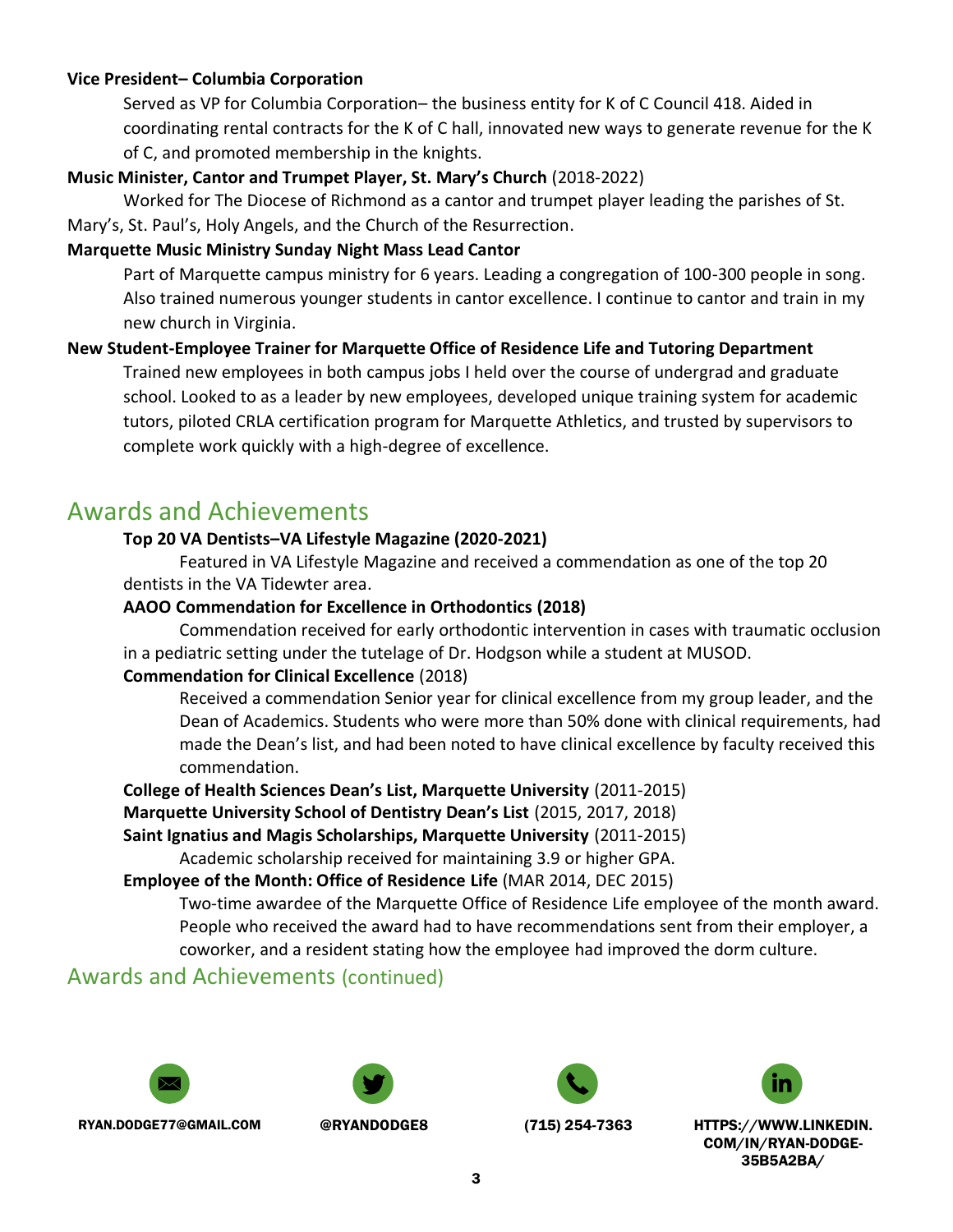#### **Marquette University Pre-Dental Scholars Program** (2011-2015)

Accelerated program to complete undergraduate studies and dental school. Mandatory GPA requirement of 3.8 with no grade below a B in all science classes to be a part of the program. Completed undergraduate studies, high credit load, in 3 years while maintaining a high GPA and still being involved in campus volunteering opportunities while holding a part-time job.

#### **Marquette University Grand Rounds Presenter** (2015)

Presented as a part of the 2015 Marquette University Grand Rounds. My portion of the presentation concerned the various classification systems of 3<sup>rd</sup> molars, and outlining indications for a coronectomy versus surgical extraction.

#### **Best Use of Chapter Videos Marquette ASDA** (2017)

Received an award for a youtube series entitled "ASDA Advocacy Short" where I completed the voice over for a "whiteboard style" educational video. See an example here: https://www.youtube.com/watch?v=1cZ3kBXt1vE&t=7s

#### **Marquette Ideal ASDA Chapter** (2018)

As District 7's Legislative Co-chair I helped facilitate and oversee many of the legislative and advocacy actions of the ASDA chapters of district 7. Of particular interest during 2018 was Licensure reform.

#### **College Reading and Learning Association Credentialed Tutor** (2017-2018)

Trained and credentialed tutor in Spanish, English, Chemistry, Biology, Biomedical Sciences, Anatomy, Philosophy, Theology, Dental Anatomy, and Pathophysiology.

#### **Delta Dental of Wisconsin Scholarship Awardee** (2017)

Academic based dental Scholarship received in 2017.

#### **American Student Dental Association District 7 Advocacy Co-chair.** (2017)

See Marquette Ideal ASDA Chapter

#### **Reader's Digest Consultant** (2019)

Quoted in article, *This is Exactly How Long You Need to Brush Your Teeth.* Article can be found at <https://www.rd.com/health/wellness/brush-your-teeth/>

## Employment

#### **Dodge Dental Studio–** Owning Partner

Emma Dodge and I own our private practice in Hartford WI. We emphasize patient-centric approaches to care, and clinical excellence. We strive to provide an authentically comfortable patient experience. [www.dodgedentalstudio.com](http://www.dodgedentalstudio.com/)

#### **New Berlin Dental Group–** Associate Dentist (2021-2022)

Worked on a temp basis as an associate for NBDG while the office was in a period of transition. Primarily Friday's.

**Konikoff Family Dentistry** (Dec 2019-July 2022)









RYAN.DODGE77@GMAIL.COM @RYANDODGE8 (715) 254-7363 HTTPS://WWW.LINKEDIN.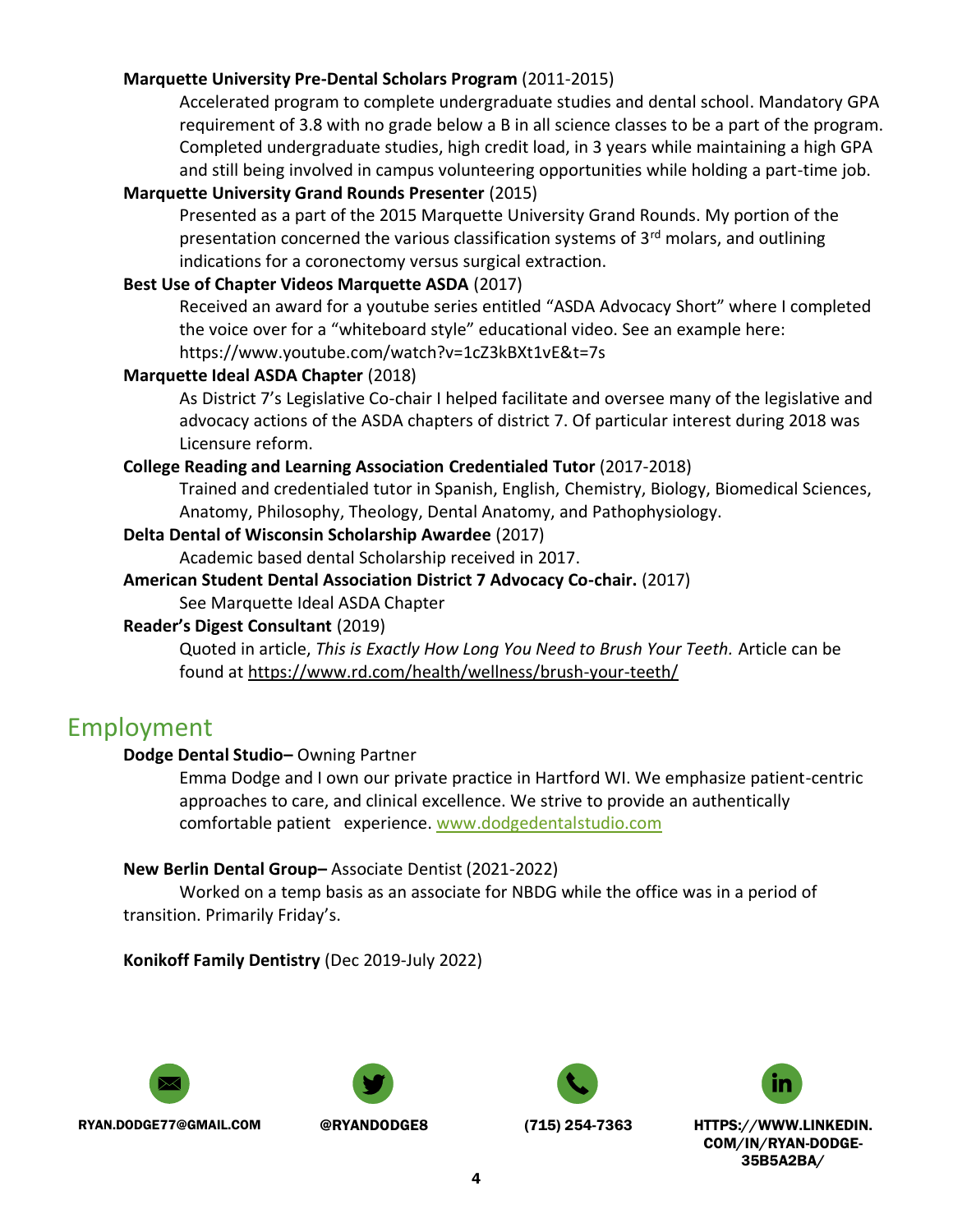Associate dentist for Konikoff Family Dentistry a division of CORDENTAL. I emphasize highquality care and focus on providing an exceptional and comfortable patient experience. Consistently told by patients "you have an excellent bedside manner," and "I feel comfortable with you."

#### **RL Howell and Associates** (July 2018-Dec 2019)

Associate dentist for RL Howell and Associates a division of Atlantic Dental Care.

#### **Externship with Marquette University Community Dental Center (North)**

Under the direction of Dr. Albert Abena I worked as an un-paid extern at one of the satellite clinics of Marquette University School of Dentistry. Here I grew accustomed to a more "real life" dental day as I saw between 3-6 patients a day instead of just 2. Procedures I performed ranged from restorative dentistry, prosthodontics, endodontics, surgical and non-surgical extractions, and non-surgical perio intervention.

#### **Desk Receptionist Marquette Office of Residence Life** (2013-2016)

Worked for the Office of Residence Life and Mr. Robert Houle for three years as a desk receptionist for O'Donnell Hall. Desk Receptionists were charged with keeping the dorm secure, forming relationships with the residents, and most importantly establishing the community culture of the dorm. I was recognized by ORL as the best community builder employed by ORL, and was asked to teach those skills to younger employees.

#### **Marquette University Athletics Tutor** (2016-2018)

Worked for the Marquette University Athletics Department as an academic tutor in Spanish, English, Chemistry, Biology, Biomedical Sciences, Anatomy, Philosophy, Theology, Dental Anatomy, and Pathophysiology. Was so frequently requested by students for tutoring appointments such that students wishing to meet with me needed to make a special request through their academic advisor to set up an appointment. Trusted by my bosses to help students learn and motivate them to improve.

#### **MarKim Acres LLC.** Co-Chief Executive Officer (2011-Present)

Worked as Co-CEO of a family run campground based out of Northern Wisconsin. Handled yearly rent notices, maintenance, customer complaints, budgeting, marketing, filing taxes, and understanding federal regulations.

# CE Attended

**Diagnosing and Treating Common Oral Pathology**- 1 Credit (2022) **A Review of Tooth Positioning for Esthetically Driven Treatment Planning part 1 and 2**. 2 Credits **Lip repositioning and dealing with a "Gummy" Smile**- 1 Credit (2022)









RYAN.DODGE77@GMAIL.COM @RYANDODGE8 (715) 254-7363 HTTPS://WWW.LINKEDIN.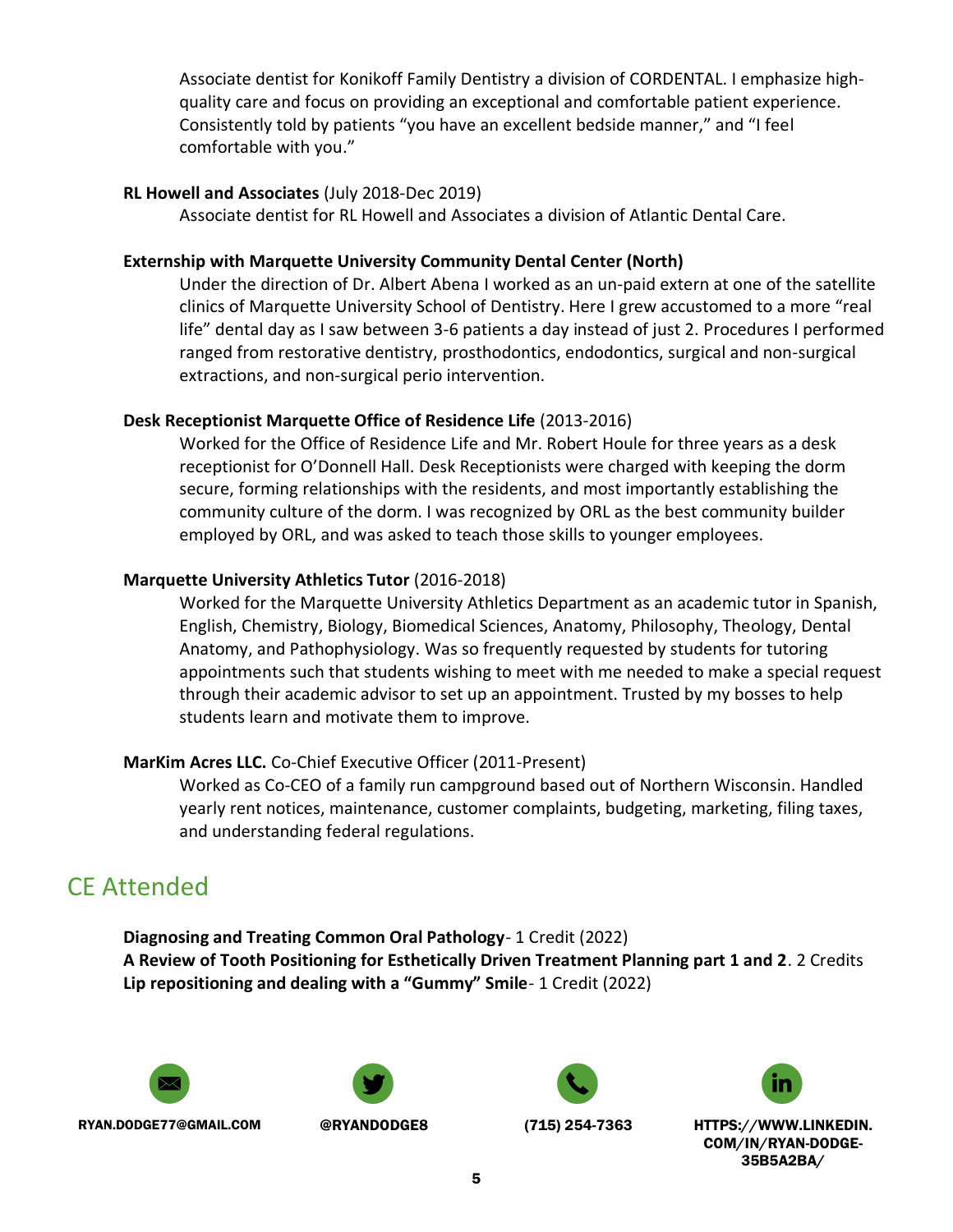**Diagnosing Vertical Root Fractures-** 1 Credit (2022) **A Review of Prescription Guidelines for Opioid Prescriptions in Dentistry** 1 Credit (2021) **Communication and Sales Seminar A-** 13.5 Credits (2021) **Communication and Sales Seminar B-** 13.5 Credits (2021) **Communication and Sales Seminar C-** 13.5 Credits (2021) **How to Get Along with Others-** 16 Credits (2021) **The New Patient Workshop-** 10 Credits (2021) **Garrison Matrix Systems CE- Novel Clinical Tips-** 1 Credit (2020) **Garrison Matrix Systems CE- Matrix use in a pediatric setting**- 1 Credit (2020) **The Root is Invaluable so Build Upon It-** 1 Credit (2020) **Practicing Biomimetic Dentistry parts 1-4** 4 Credits (2020) **The Effective Case Acceptance Seminar-** MGE 4 credits (2020) **Current Concepts of Preventative Dentistry-** 5 credits (2020) **A Clinician's Guide to clinical endodontics-** 2 credits (2020) **Restoration Choices for the Restorative Dentist-** Cranham Lecture series 2 credits (2019) **Anterior Tooth Positioning for Occlusion and Esthetics** 4 credits (2019) **Staging Complex Restorative Cases** *Putting Things in the proper order* 4 credits (2019) **Extraction and Socket Grafting Parts 1-3** 3 credits (2019) **A Journey into the 3rd Dimension A practical review of Cone Beam CT** 4 credits (2019) **Drugs I Have Known and Loved for Diseases We Catch** 4 credits (2019) **Top Gun Secrets for your Endodontic Practice: A hands-on Practicum** 4 credits (2019) **The Case Presentation Makeover,** 6 credits (2019) **Oral Surgery for the General Practitioner,** 6 credits (2019) **Supra-Gingival Minimally Invasive Dentistry,** 2 credits (2019) **Opioid Crisis in America,** 2 credits (2019) **Laser Biostimulation In Dentistry,** 2 credits (2018) **5 Star Customer Service and Scripting,** 6 credits (2018) **Restoring the Complete Edentulous and Failing Dentition Patient,** 2 credits (2018) **New Aspects of Dentistry-2017 – Gordon Christensen** (2017) **Getting to the Finish Line: Accuracy, Consistency & Speed – Dr. Todd Snyder** (2017) **Society for Dental Color and Appearance in Dentistry** (2016) **Cultural Competency Program for Oral Health Professionals** (2016)

## CE Attended (continued)

**Diagnosis and Treatment of Implant Complications** (2016) **Pediatric Dental Hygiene** (2016) **Keys to Success for the New Dentist** (2016) **VITA Dental Color Matcher** (2016) **Controversies in Oral Cancer Care** (2014)







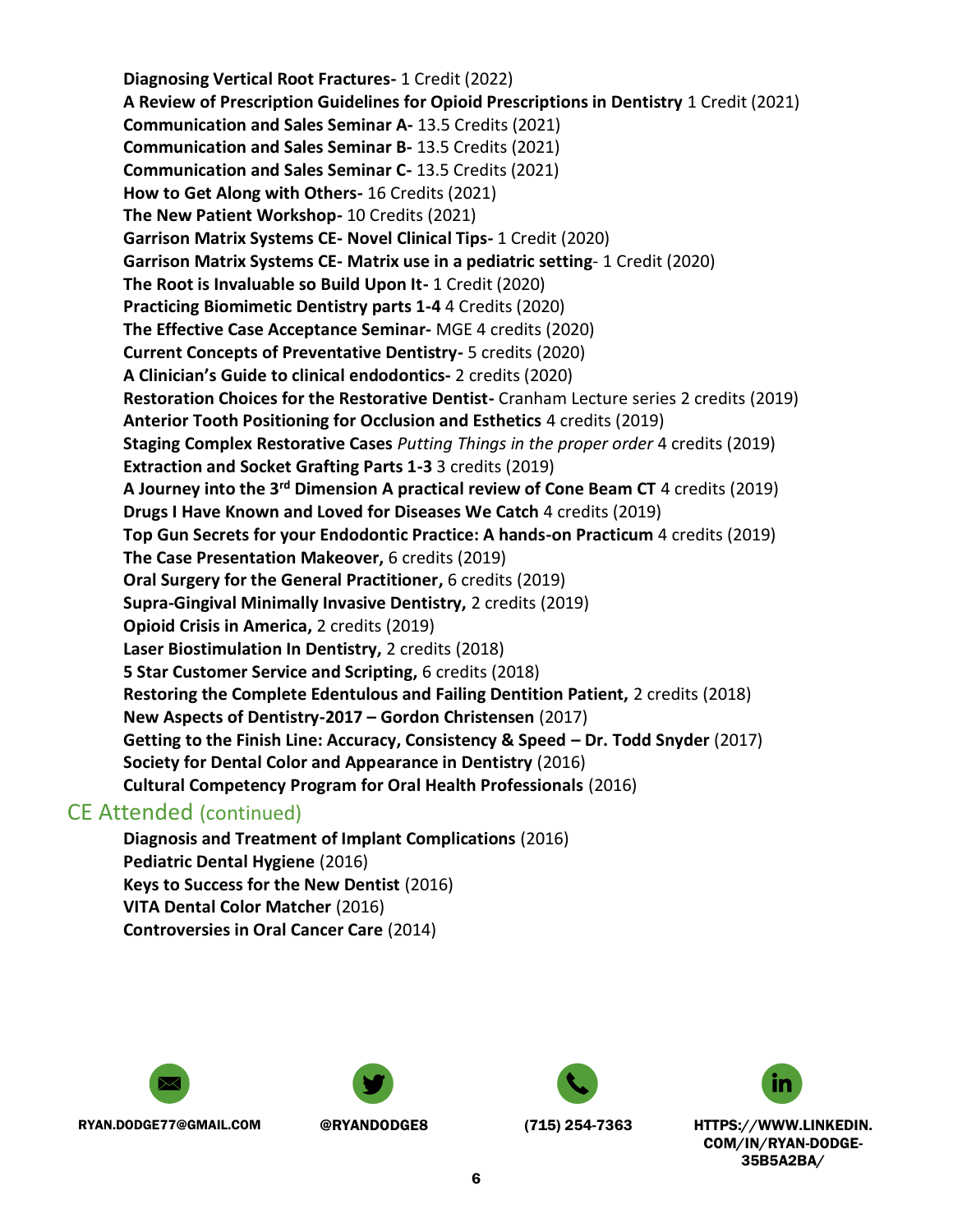# Involvement in Organized Dentistry

#### **American Student Dental Association (ASDA)**

Organized Hot Topics Lunch and Learns including:

-Current State of Licensure in WI and ASDA's Position on Patient-Based Licensure -Access and Barriers to Care

-Managing Debt and Wealth ADA Success Program (Speaker: Dr. Ankur Gupta; this was the first ADA Success program at Marquette and I submitted the application to have Dr. Gupta come to Marquette)

-The Future of Dentistry ADA Success Program (Speaker: Dr. Tanner McKenna) -Medicaid Reimbursement

-Licensure Public Forum (speaker: Past WDA President Dr. Ryan Braden)

-Deciphering Disability Contracts (speaker: Dr. Joe Varno)

-There's More Than Just a President

-Malpractice Speaker Panel (speakers: Drs. Albert Abena, Paul Engibous, and Conrad Nenn)

-Midlevel Providers: Fact versus Opinion (speaker: Dr. Gary Stafford)

-Advocacy in Action (speakers: Wisconsin Speaker of the House Robin Vos and Wisconsin Assembly Minority Leader Peter Barca)

Advocacy Video Shorts (https://www.youtube.com/user/marquetteasda)

"Organized Dentistry and You"

"Does Your Vote Count?"

"Frozen in Debt Mannequin Challenge"

"Transition of Presidents and What It Means for Dentistry"

#### **Wisconsin Dental Association (WDA)**

Attended Strategic Planning Session for 2022

Member of Membership Development Committee (2014 – 2018; 2022-Present)

Past District 6 Trustee (2017)

Delegate at WDA House of Delegates (2014 – 2017)

Mission of Mercy Translator (2012 – 2015)

#### **Virginia Dental Association (VDA)**

Member of Membership Development Committee (2018-2021) Member of House of Delegates for Tidewater component (2018)

## Involvement in Organized Dentistry (continued)

#### **Tidewater Dental Association (TDA)**

Active member (2018-2021)

#### **Joint ASDA-WDA Events Coordinated**

-First ever New Dentist CE student coordinator 2015 and 2017 (Event held at Delafield Brewhaus and included CE Credit as well as networking/socializing for dentists and dental students from the Greater Milwaukee Area)









RYAN.DODGE77@GMAIL.COM @RYANDODGE8 (715) 254-7363 HTTPS://WWW.LINKEDIN.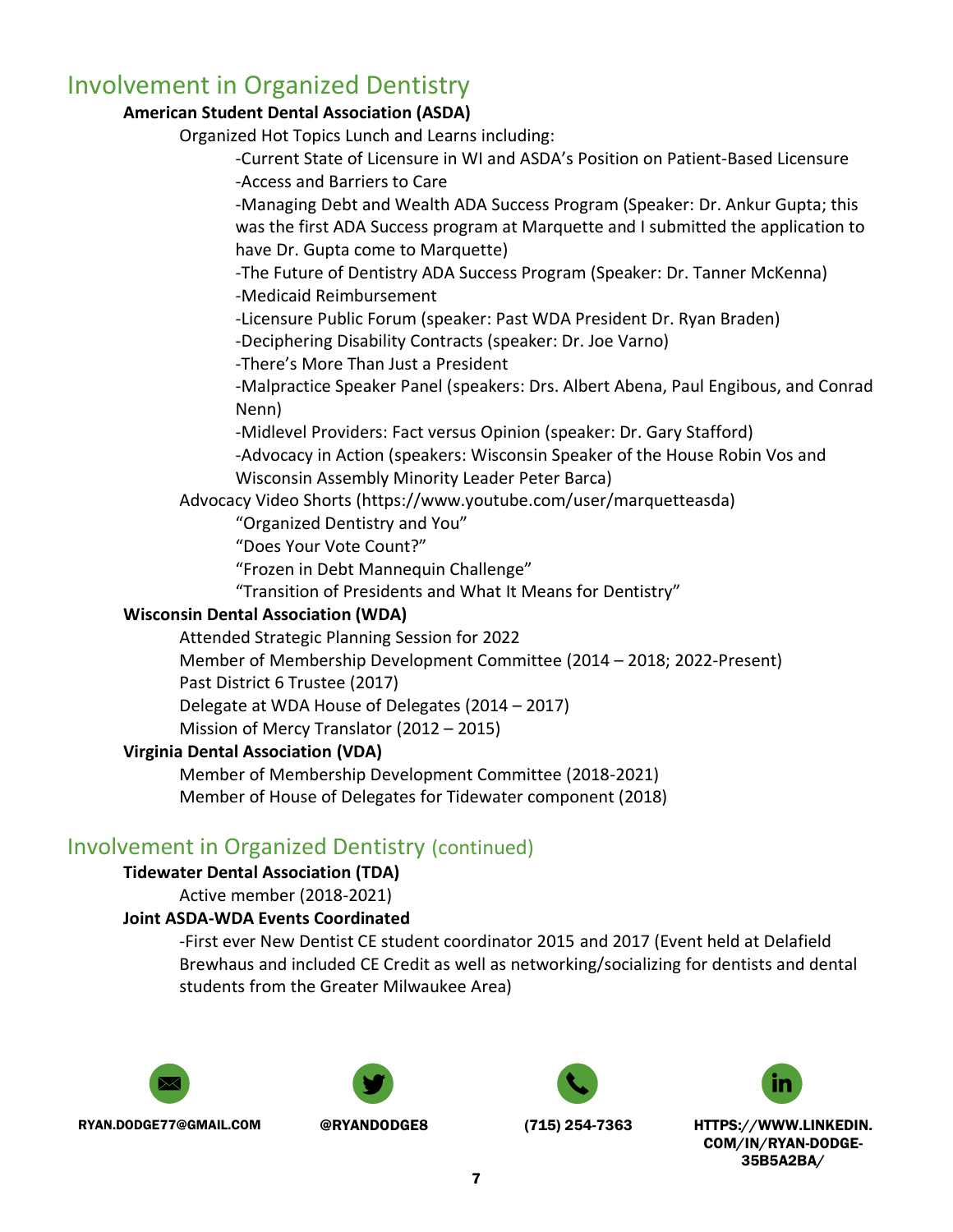-Coordinator for joint pre-caucus prior to 2016 WDA House of Delegates for District 6 (Marquette) and the Greater Milwaukee Dental Association.

-ADPAC America Party/ Drive

-WIDPAC (Wisconsin Dental Political Action Committee) Party/ Drive

### **Joint ASDA-WDA Events Coordinated** (continued)

-Writer for ASDA and WDA Newsletter

-Give Kids A Smile Volunteer Day

# Volunteer Activities

**Marquette Mentors– 2022.** One undergraduate protégé who will be applying for dental school in 2024

**WDA Mentor Program–** 2022. I have one protégé currently who will graduate MUSOD in 2024.

**Sharing Smiles Day- 2022–** In collaboration with Grand Avenue Dental Care coordinated free care for those 200% below the poverty line in Washington and Dodge county.

**WI Lions Club St. Patrick's Day Dinner–** Fundraiser, and Server at day of event.

**Knights of Columbus Council 418 Lenten Fish Fries** (2019-2022)—Cook and waiter.

**Youth Group Leader for the Cluster Parishes of Portsmouth and Chesapeake** (2020-2022)

## **Western Tidewater Free Clinic (WTFC)**

One evening a week from 5:00—8:00pm, provide free care for those 200% below the poverty line at a clinic in Suffolk.

## **Marquette Eucharistic and Music Minister** (2012 – 2018)

Served as a Eucharistic Minister, cantor, and trumpet player for Marquette Campus Masses. **Marquette Service Days** (2011 – 2018)

Every year of undergrad and dental school participated in Hunger Clean Up [a day where many students travel around the city of Milwaukee to pick up litter and then share a meal with the homeless] and Give Kids a Smile [a day at the dental school where children from the Milwaukee Public School district are screened for dental decay and OHI is provided].

## **Marquette Service Learning** (2012 – 2014)

Volunteered for English Language Partners of WI and taught English to Spanish-speaking Americans from Milwaukee and the surrounding areas. Translated for Community Dental Clinic South, one of Marquette's satellite clinics prior to beginning dental school.

## **Christian Dental Society Jamaica Mission Trip** (2017)

Participated in a dental mission trip with the Christian Dental Society to Jamaica. Provided free care to hundreds of Jamaicans. Procedures completed included: extractions, prophylaxis, restorations, and root canal therapy. Unique experience where providers were able to pray with their patient's prior to procedures given that the clinic was a part of a church.

## **National Pastoral Musicians Conference** (2014)









RYAN.DODGE77@GMAIL.COM @RYANDODGE8 (715) 254-7363 HTTPS://WWW.LINKEDIN.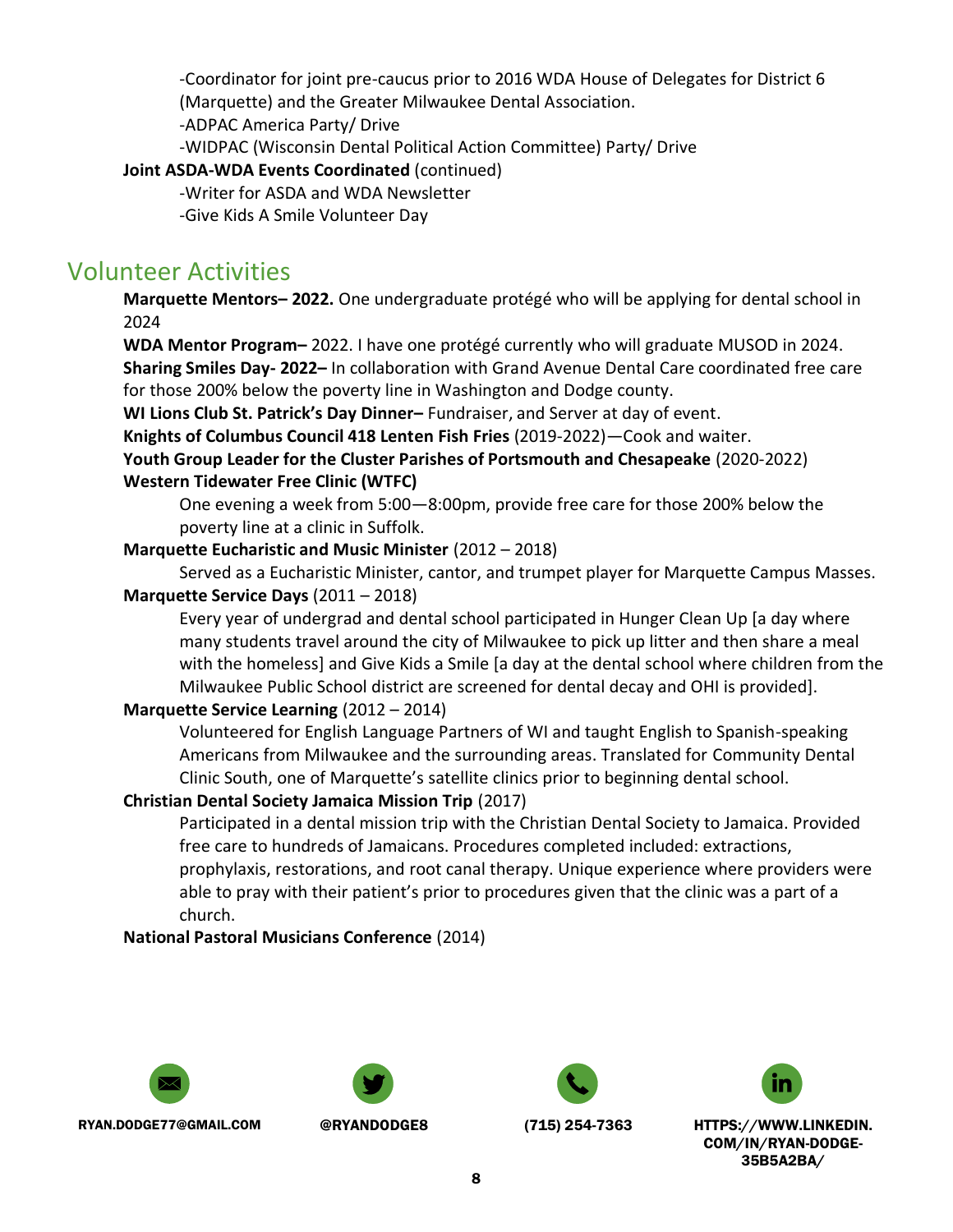Volunteered to participate in Marquette's delegation to NPM in Saint Louis in 2014. A group of 7 students went to the NPM conference to preview new music for campus ministry masses, learn how to better our musical talents, and garner new ideas to enhance prayers.

## Volunteer Activities (continued)

#### **Marquette Dental Pre-Dental Scholars Ambassador** (2015 – 2018)

Volunteered and presented to incoming pre-dental scholars about the challenges and rewards of the scholar program.

#### **Milwaukee Public Schools School Daze Coordinator** (2015 – 2018)

Coordinated community outreach in Milwaukee Public Schools. The "School Daze" events were a full day where students would travel to various classrooms and provide oral hygiene instructions with fun activities for elementary school students.

#### **Marquette Summer Leadership Program Presenter:** *The Marquette Way* (2015)

Worked with Fr. Edward Mathie S.J. to present to incoming freshmen about the Marquette experience. Highlighted Ignatian spirituality and the Marquette motto of *Cura Personalis*.

#### **Marquette Humans Vs. Zombies Coordinator** (2013-2015)

Coordinated a "late night Marquette" event called Humans Vs. Zombies. Involved communicating and coordinating hundreds of students and mediating disputes between players as they appeared.

#### **Marquette Men's Health Week: "Don't Dodge the Dentist" Presenter** (2016)

Presented at a booth for Marquette Men's Health Week. In the all-male dorm (O'Donnell Hall), I provided plaque disclosing tablets, oral hygiene instructions, and informed students of the oral systemic connection.

## Languages

**English**—Primary Language **Spanish**—Advanced Clinical Spanish and Basic legal/financial Spanish

# Organization Involvement

**American Dental Association** (2014 – Present) **Wisconsin Dental Association** (2014 – 2018; 2022-Present) **Virginia Dental Association** (2018 – 2021) **Tidewater Dental Association** (2018 – 2021) **Washington Ozaukee Dental Society** (2022-Present) **Portsmouth-Suffolk Dental Study Club** (2018 – 2021) **WI Lions International- Hartford Club** (2022-Present) **Knights of Columbus** (2018 – Present) **Marquette American Student Dental Association** (2014 – 2018) **Office of Residence Life of Marquette University** (2012 – 2016) **Marquette Biomedical Sciences Student Association** (2011 –2015) **Marquette Society of Biomedical Scholars Study Group** (2011 – 2015)







RYAN.DODGE77@GMAIL.COM @RYANDODGE8 (715) 254-7363 HTTPS://WWW.LINKEDIN.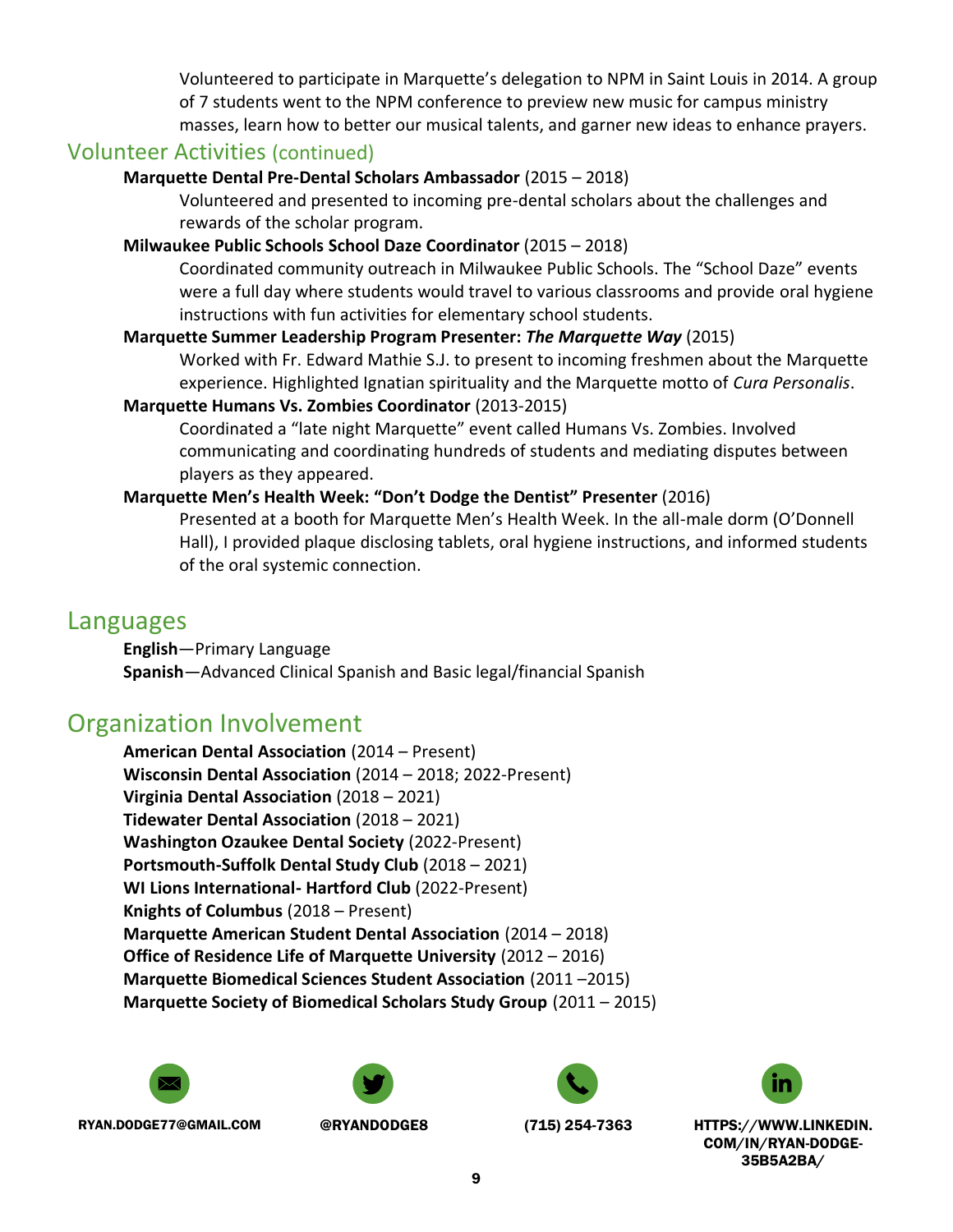## References

**Dr. Albert Abena.** Clinic Director Marquette CDC-North. **(**414) 288-2930. [Albert.abena@marquette.edu;](mailto:Albert.abena@marquette.edu) 210 W. Capitol Dr. Milwaukee WI 53233 **Nicolle Lewis PH.D.** Academic Counselor Marquette University Athletics Department. (414) 840- 1300. [Nicolle.lewis@marquette.edu;](mailto:Nicolle.lewis@marquette.edu) 770 N. 12<sup>th</sup> St. Milwaukee, WI 53233. **Mr. Robert Houle**. Experienced Tax Accountant for PWC. Former Facilities Manager for O'Donnell

Hall. (414) 335-0936.